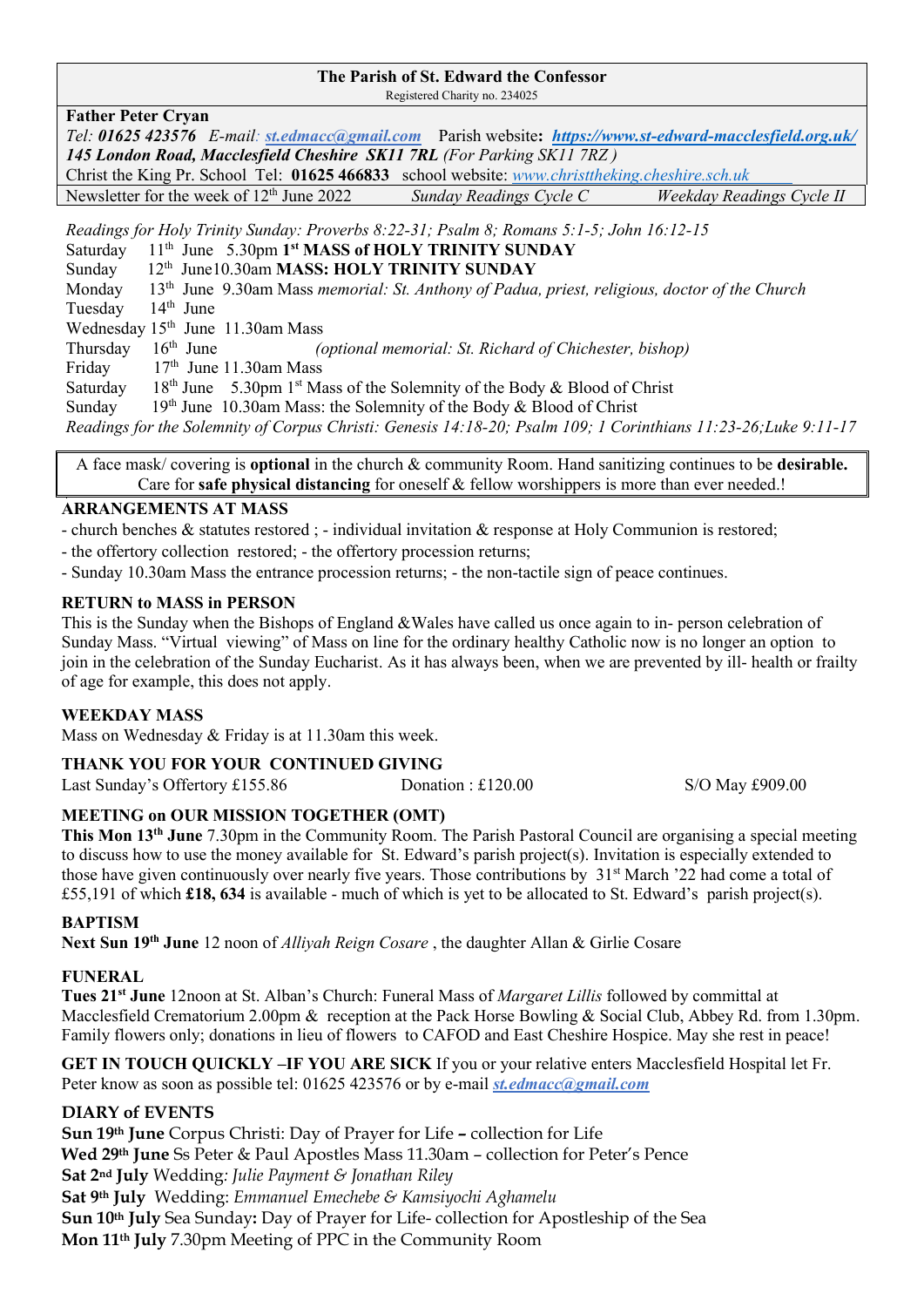#### **The Prayer of Thanksgiving of St. Catherine of Siena to the Holy Trinity.**

We can never thank God enough during our short life on earth. God has given us so much that we should strive to spend our days in thanksgiving to his wonderful gifts. One way to express that gratitude is to pray this beautiful prayer of thanksgiving to the Holy Trinity from St. Catherine of Siena, found in her *Dialogue on Divine Providence*.



O Eternal God! O Eternal Trinity! Through the union of Thy divine nature Thou hast made so precious the Blood of Thine only-begotten Son! O eternal Trinity, Thou art as deep a mystery as the sea, in whom the more I seek, the more I find; and the more I find, the more I seek. For even immersed in the depths of Thee, my soul is never satisfied, always famished and hungering for Thee, eternal Trinity, wishing and desiring to see Thee, the True Light.

O eternal Trinity, with the light of understanding I have tasted and seen the depths of Thy mystery and the beauty of Thy creation. In seeing myself in Thee, I have seen that I will become like Thee. O eternal Father, from Thy power and Thy wisdom clearly Thou hast given to me a share of that wisdom which belongs to Thine Only-begotten Son. And truly hast the Holy Spirit, who proceeds from Thee, Father and Son, given to me the desire to love Thee.

O eternal Trinity, Thou art my maker and I am Thy creation. Illuminated by Thee, I have learned that Thou hast made me a new creation through the Blood of Thine Only-begotten Son because Thou art captivated by love at the beauty of Thy creation.

O eternal Trinity, O Divinity, O unfathomable abyss, O deepest sea, what greater gift could Thou givest me then Thy very Self? Thou art a fire that burns eternally yet never consumed, a fire that consumes with Thy heat my self-love. Again and again Thou art the fire who taketh away all cold heartedness and illuminates the mind by Thy light, the light with which Thou hast made me to know Thy truth.

By this mirrored light I know Thou are the highest good, a good above all good, a fortunate good, an incomprehensible good, an unmeasurable good, a beauty above all beauty, a wisdom above all wisdom, for Thou art wisdom itself, the food of angels, the fire of love that Thou givest to man.

Thou art the garment covering our nakedness. Thou feedest our family with Thy sweetness, a sweetness Thou art from which there is no trace of bitterness. O Eternal Trinity! Amen.

#### **Prayer of St. Richard of Chichester**

Thanks be to thee, my Lord, Jesus Christ, for all the benefits thou hast given me, for all the pains and insults thou has borne for me. O most merciful Redeemer, friend and brother, may I know thee more clearly, love thee more dearly, and follow thee more nearly, day by day.

St. Richard was born Richard de Wych in 1197 A.D at Droitwich in Worcestershire and died 1253 at Dover. As a boy he worked on his father's farm, but then went to study at the great Universities of Oxford, Parish & Bologna. It was only when he was 45 years old that he was ordained priest . 2 years later he was appointed to be Bishop of Chichester but because of the opposition of the king was unable to take up his responsibility until 1247. In the meantime he lived in a priest's house, visiting the parishes of his diocese on foot & looking after an orchard. He is remembered for his generosity to the poor, the mercy he showed to sinners and reform of the liturgical life of his diocese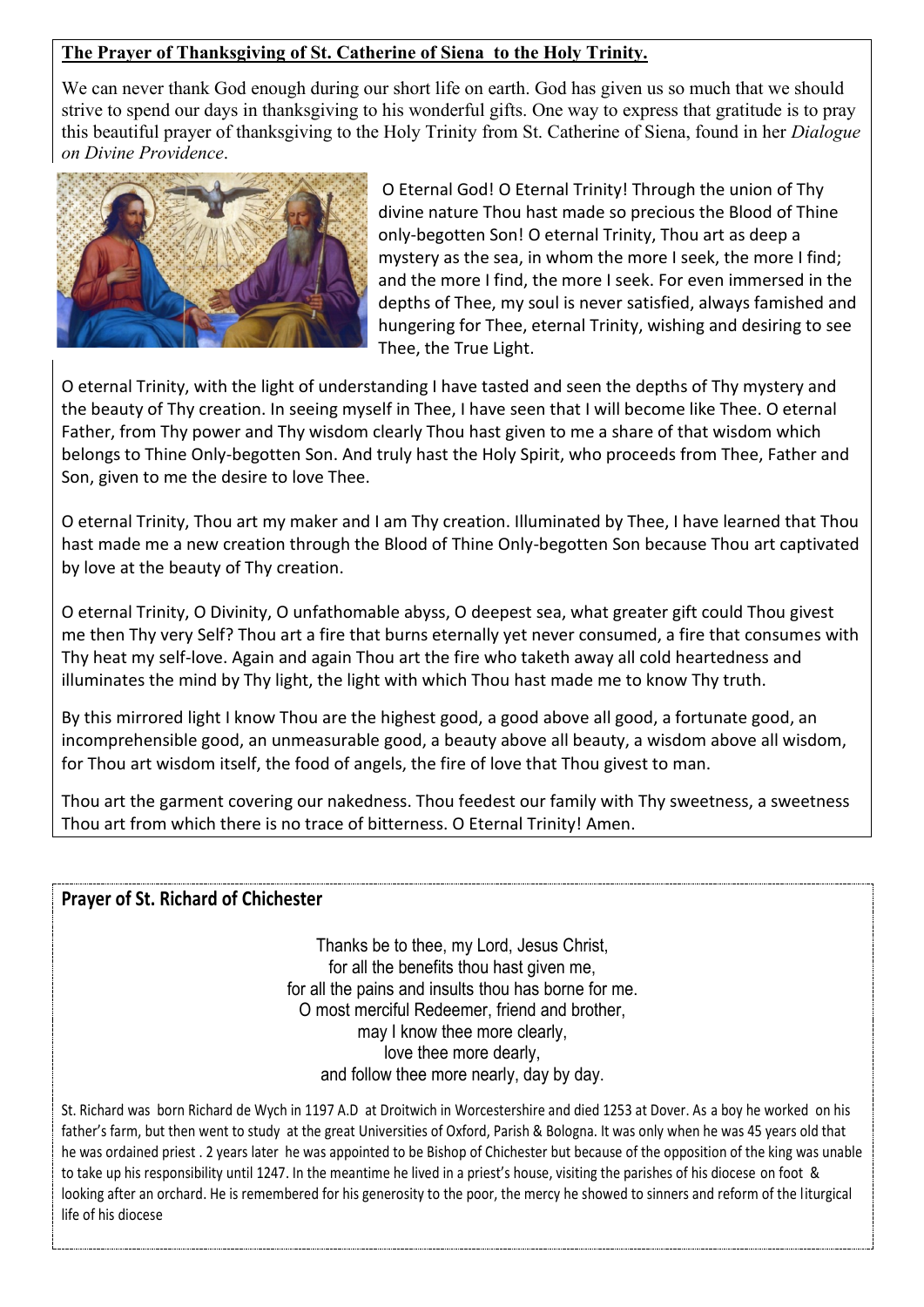

#### Encountering Christ **Prayerfully preparing for the Sunday Mass**



Preparing for the Mass of Sunday 12<sup>th</sup> June 2022 - Feast of the Holy Trinity

## 1 Relax & Remember

Set aside 10 -15 minutes and create a suitable environment by removing any distractions. Make sure that you are comfortable. Perhaps light a candle. Make the sign of the cross  $\dagger$  and remain still for a minute of settling silence. Call to mind the love that God has for you. Remember that through this scripture our Lord is truly present. Then read the Gospel, preferably aloud and slowly, and pay attention to any words that stand out. If any do, meditate on them for a few minutes and be invited into a dialogue with God.



Taken from the Gospel for 12<sup>th</sup> June 2022 (John 16:12-15): Father, Son and Spirit

Jesus said to his disciples: "I still have many things to say to you but they would be too much for you now. But when the Spirit of truth comes he will lead you to the complete truth, since he will not be speaking as from himself but will say only what he has learnt; and he will tell you of the things to come. He will glorify me since all he tells you will be taken from what is mine. Everything the Father has is mine; that is why I said: 'All he tells you will be taken from what is mine'."

# Reflect

After spending a few minutes considering this Gospel, continue by reading Fr Henry Wansbrough's reflection. We can learn a little about the Trinity from this passage. Think of a perfect relationship between a father and a son: complete understanding between them - loving care from the father, loving obedience from the son; complete support from both sides. As soon as one has an idea, the other expresses it, to the perfect satisfaction of the first. As soon as one starts an action, the other has completed it, to the delight of the first. Then the son sends his own spirit, which is not himself, but represents himself fully, makes him present when he is not there and does his work exactly as he would do it. Two other images, perhaps rather cheeky: three men on a bench outside a pub or three women with supermarket trolleys, all three chatting in perfect harmony and understanding, with complete exchange of ideas and plenty of humour, laughter and warmth. Their friendship is so attractive that you would love to join them but don't dare. They are so welcoming that they seem to invite you to join them. They are so loving that you feel you have found happiness as never before. These are rather wretched images, straining to express the unity in diversity of the Trinity, but one must at least try to understand. Read the gospel again! *Can you think of an image for the Trinity, three Persons in one Nature?* Dom Henry Wansbrough OSB

# 4 Respond & Request

Now slowly and prayerfully read the Gospel once again but this time in silence. Consider how this Gospel could apply to your life in general. Then thank God for any insight you may have received. Conclude by asking God to bless you with one of the following spiritual gifts to help you act on any resolution you have made: love, understanding, wisdom, faithfulness, peace, self control, patience, or joy. Please remember to pray for the Church and particularly our school families. Then conclude by requesting the prayers of Our Lady & St Joseph.



The Wednesday Word is under the patronage of St Joseph, Patron Saint of Families and Protector of the Church Within the tradition of the Catholic Church, each Wednesday is dedicated to St Joseph